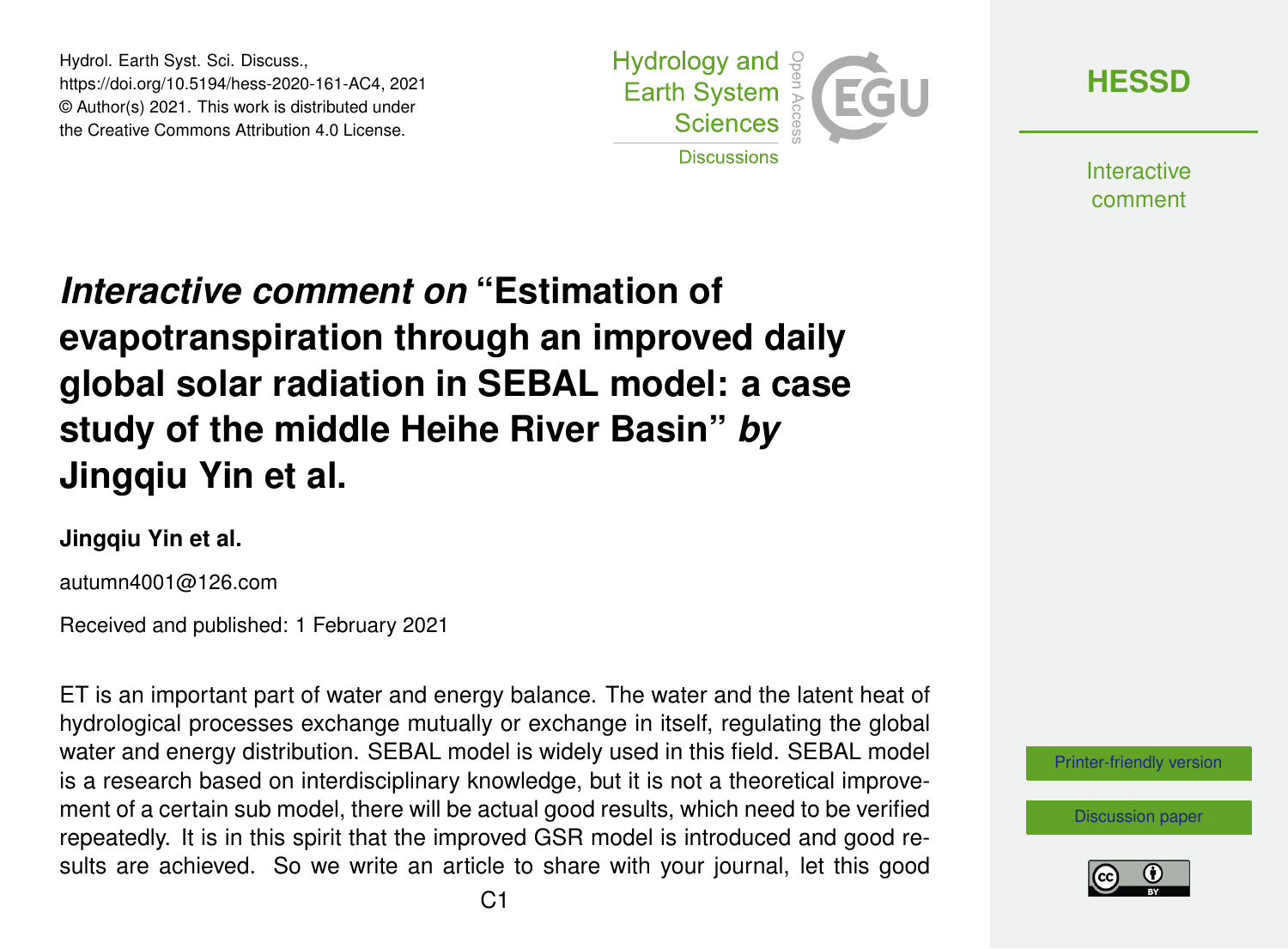method can be popularized.

1) The reason why SEBAL was chosen to perform the actual ET calculation is unclear. Daily GSR calculation has implications all types of ET calculation. Why not use a simpler method such as Priestley & Taylor, or Penman? That will make discussion of the effect daily GSR on the ET less disturbed by the potential to actual evapotranspiration . Response: âSă According to the principle of heat balance and turbulent diffusion and Bowen's ratio, penman (1948) proposed the estimation of possible evaporation in the horizontal transportation of anhydrous steam. â Sa Priestley & Taylor (1972) based on the relationship between sensible heat flux and latent heat flux of wetted surface and the idea of equilibrium evapotranspiration, gave the potential evapotranspiration of wetted surface without advection (minimum advection).  $\hat{a}$  Sc Priestley & Taylor, or Penman calculation results are potential evapotranspiration, which are converted into the actual ET, will produce great error. And SEBAL results are actual ET.  $âSč$  Priestley & Taylor, or Penman model don't fully consider the underlying surface factors. For the Heihe River Basin, the underlying surface is very important (please look at introduction). But SEBAL considers these, and makes full use of remote sensing data to extract surface factors.

2) The SEBAL algorithm is applied to a very limited number of days in 2009. If you are promoting an improved to the daily GSR calculation, I would like to see its effect on the ET calculation over a long time period, e.g. at least two years. Response: âSă The Heihe River originates from the Qilian Mountains, is the largest inland river in Gansu. The water come from the mountains is the main water resources of agricultural production, living and ecological throughout the basin system.  $â\hat{S}a$  Water resources are mainly consumed during the growing season. Because the agricultural activities exhausted a large amount of water resource, hydrological recycle and ecology environment were influenced seriously in middle and lower reaches of Heihe River. Many researchs are done in the growing season, almost no observations in other seasons. âŚć SEBALïijĹSurface Energy Balance Algorithm for LandïijL' model is currently a very

### **[HESSD](https://hess.copernicus.org/preprints/)**

Interactive comment

[Printer-friendly version](https://hess.copernicus.org/preprints/hess-2020-161/hess-2020-161-AC4-print.pdf)

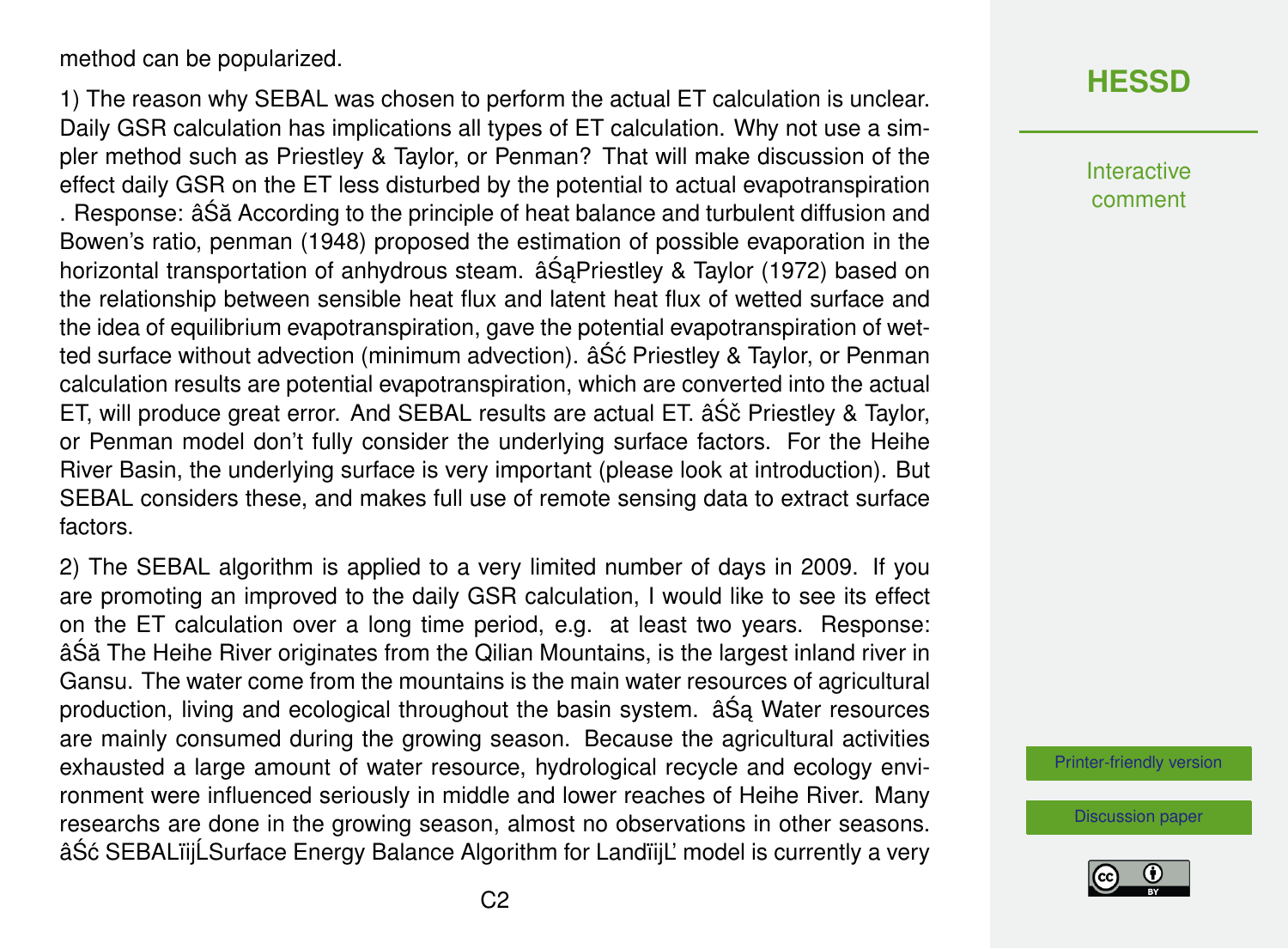important method for estimating water and heat fluxes. Using remote sensing data and meteorology knowledge, the calculation of daily scale water and heat fluxes is feasible and widely applied (Bastiaanssen et al., 2000; Teixeira et al., 2009; Liu, 2008; Yin, 2014; Li et al., 2010; Ahmad et al., 2014; Usman et al., 2015). And The SEBAL model is based on a single-day ET calculation. âS $\check{\rm c}$  The improved daily GSR over rugged terrains is done enough to estimate the daily GSR of any day of the year (Shi et al.,2018; Shi et al.,2013; Yin,2014;Shi,2013;Deng 2012). The simulation results accuracy improved and spatial distribution more reasonable. This is the latest research result of our research team, the methods and simulation results are being compiled into articles and published.  $\hat{a}\hat{S}$ d' The SEBAL model can only estimate ET on sunny days, requiring no cloud and not damaged image.TM image cycle is 16 days, with high spatial resolution, MODIS image cycle is one day, but the spatial resolution is less than TM image. We collected many TM image and MODIS image in the growing season, only find this four days remote sensing data can usable.  $âS\acute{e}$  surface albedo and NDVI etc. are changing every day in growing season. The improved daily GSR model and SEBAL model are stable, parameterization methods are mature, and the simulation results are reliable. So we select those four days data.

3) The application of the SEBAL algorithm is insufficiently describe. SEBAL requires the selection of a 'wet' and 'dry' pixel. The authors should be describe how they did this. Response: I have described in the manuscript: Where, the NDVI 0.72 in oasis is selected as wet point, and where, bare ground in desert is selected as dry point.

4) Equations for the error metrics (MABE and MARBE) need to be given in the manuscript. Response: I have given in the manuscript.

5) The employed in-situ measurement need to be describe in a more transparent manner, e.g. for each measured quantity provide to instrument and the expected accuracy of that instrument. With respect to the ET measurements also the energy closure gap need to be reported. Response: You are right, the research on energy closure gap is done by other researchers in digital Heihe. For example Wang et al.,( 2009) This study

### **[HESSD](https://hess.copernicus.org/preprints/)**

Interactive comment

[Printer-friendly version](https://hess.copernicus.org/preprints/hess-2020-161/hess-2020-161-AC4-print.pdf)

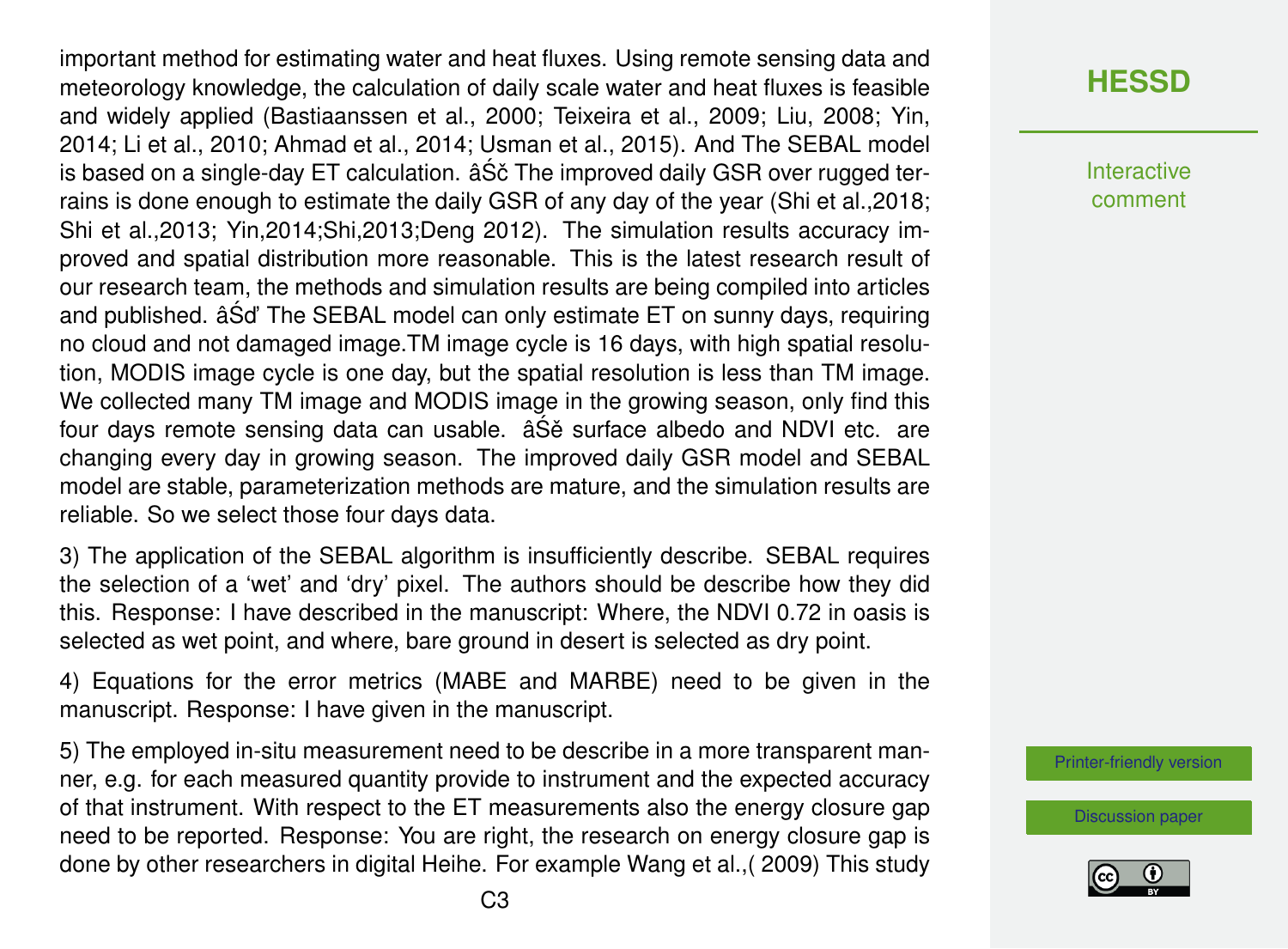focuses on the results of improving daily GSR model, and the impact of the improvement on the estimation of FT.

References Shi G.P.ïij ŇQiu X.F.ïij ŇZeng Y., 2018.New Method for Estimating Daily Global Solar Radiation over Sloped Topography in China. Adv. Atmos. Sci., 35(3), 285–295, https://doi.org/10.1007/s00376-017-6243-y. Shi G.P.iijNQiu X.F.iijNZeng Y., 2013.Distributed Modeling of Three Kinds of Initial Data for Global Solar Radiation Simulation in China. Sci. Geogr. Sin.,33(4):385-392. Deng Y.J., 2012:Distributed Modeling of Daily solar radiation. M.S. thesis, Dept. of physical geography, Nanjing University of Information Science & Technology. Shi G.P., 2013. Research on 3S integrated model of daily solar radiation over rugged terrain. Phd. thesis, Nanjing University of Information Science & Technology. Yin J.Q.,2014. Study on daily evapotranspiration estimation model by remote sensing coupling daily global solar radiation model and daily mean LST model. Phd. thesis, Nanjing University of Information Science & Technology. Wang JM, Wang WZ, Liu S, Ma M, Li X. 2009.The problems of surface energy balance closure – An oview and case study. Advances in Earth Sciences,24(7):705-713.

Interactive comment on Hydrol. Earth Syst. Sci. Discuss., https://doi.org/10.5194/hess-2020- 161, 2020.

## **[HESSD](https://hess.copernicus.org/preprints/)**

Interactive comment

[Printer-friendly version](https://hess.copernicus.org/preprints/hess-2020-161/hess-2020-161-AC4-print.pdf)